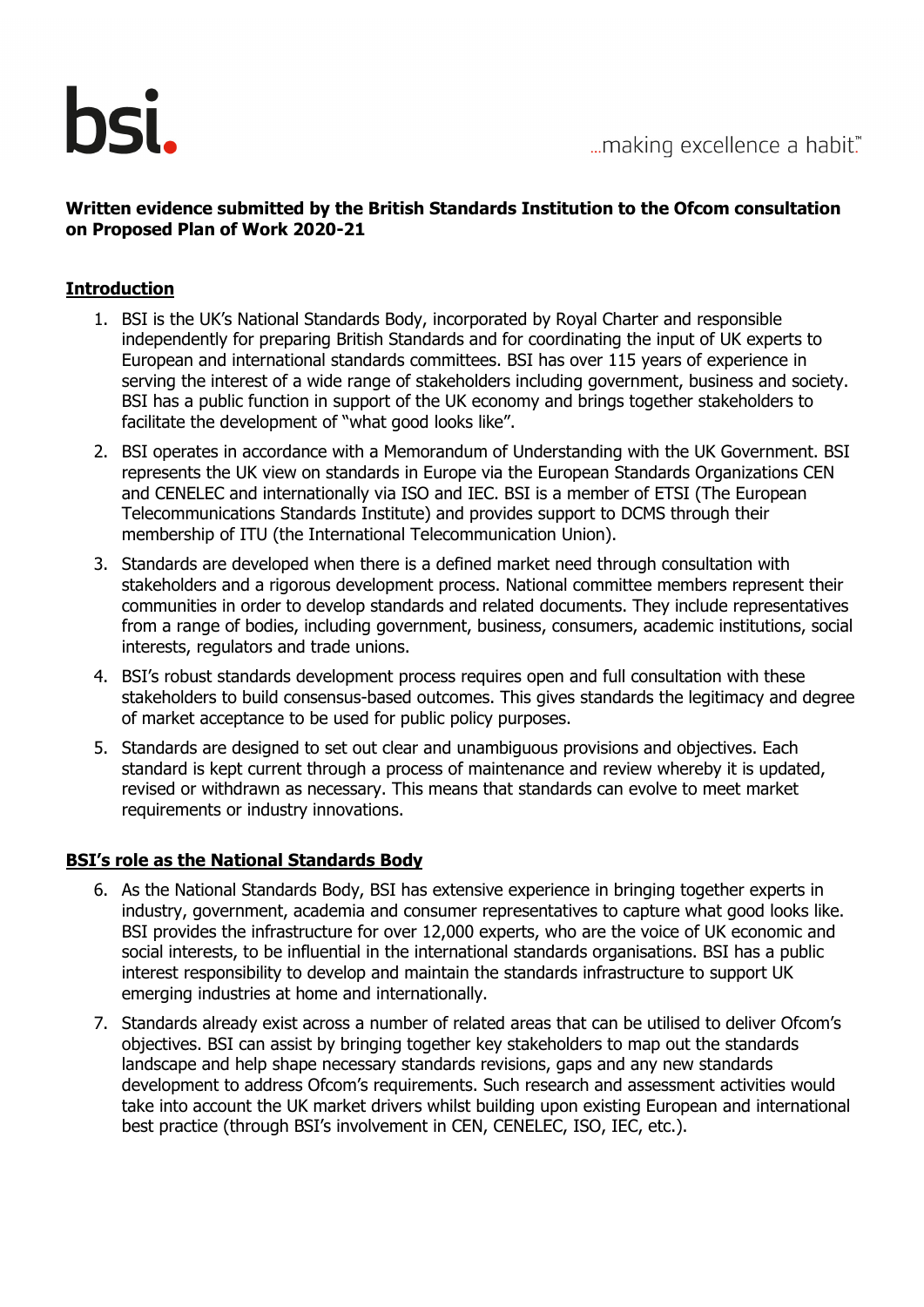

- 8. Where there are gaps, BSI has a number of ways it can support regulators to deliver their policy objectives:
	- a. PAS creation: We create and maintain thousands of British Standards and contribute the UK view on European and international standards via national committees within our formal standards development programme. However, in emerging areas of good practice or the application of new technologies where early consensus on key principles is essential, we create Publicly Available Specifications (PASs) with public or private sponsorship.
	- b. Stakeholder and community engagement: We are able to provide routes to engagement with industry, Government and public interest consumer organisations. We run workshops to agree consensus on new subject areas and can provide long-term public engagement programmes of communication and interaction via community interest platforms. Developing collaborative relationships with stakeholders is at the core of what BSI does to develop best practice standards.
	- c. Research and insight: We offer primary and secondary, qualitative and quantitative research and impact evaluation, drawing on the expertise of a network of specialists from all industry sectors, academia and consumer groups. BSI works extensively in areas of innovation and emerging technologies where UK industries are looking to establish themselves as leaders. In these areas, knowledge of the standards landscape here, and in other countries, is critical to a wider understanding of how fast-moving technologies are developing.
	- d. Consultancy: Combining consulting rigour with deep subject matter and standards-making expertise, we work with partners from well-established networks to help organizations make full use of standards and respond to risk, reduce complexity and increase operational performance.

# **BSI's role in supporting Ofcom in delivering their [strategic priorities](https://www.ofcom.org.uk/consultations-and-statements/category-2/plan-of-work-2020-21#accordion__target-188070)**

#### **Fairness for customers**

- 9. Consumers are a key stakeholder in the development of standards. BSI's open, consensus-based standards process ensures that their views are taken into account alongside those of industry and other stakeholders.
- 10. BSI's Consumer & Public Interest Network (CPIN) represents the views of UK consumers. Funded by BSI, with additional support from BEIS, it provides an independent consumer voice in the development of standards. CPIN members are volunteers, trained as consumer experts, who represent UK consumers in standards developing committees. CPIN also represents UK consumers in European committees and international committees as working group experts, and as members of UK delegations. CPIN also represent consumers directly at the European level through ANEC, the consumer voice in European standards and at International level through Consumers International. CPIN also represent UK consumers at ISO's (International Organization for Standardization) Committee on Consumer Policy (COPOLCO).
- 11. There are good practice examples of regulators using standards to improve outcomes for consumers. For example, BS 18477 "Inclusive service provision. Requirements for identifying and responding to consumer vulnerability", is referenced by a number of regulatory bodies to support vulnerable consumers and many of the existing DNOs (Scottish and Southern Electricity Networks, SSE, UK Power Networks, Wales & West Utilities and Western Power Distribution) were among the first organisations to implement the framework and achieve verification. The standard focuses on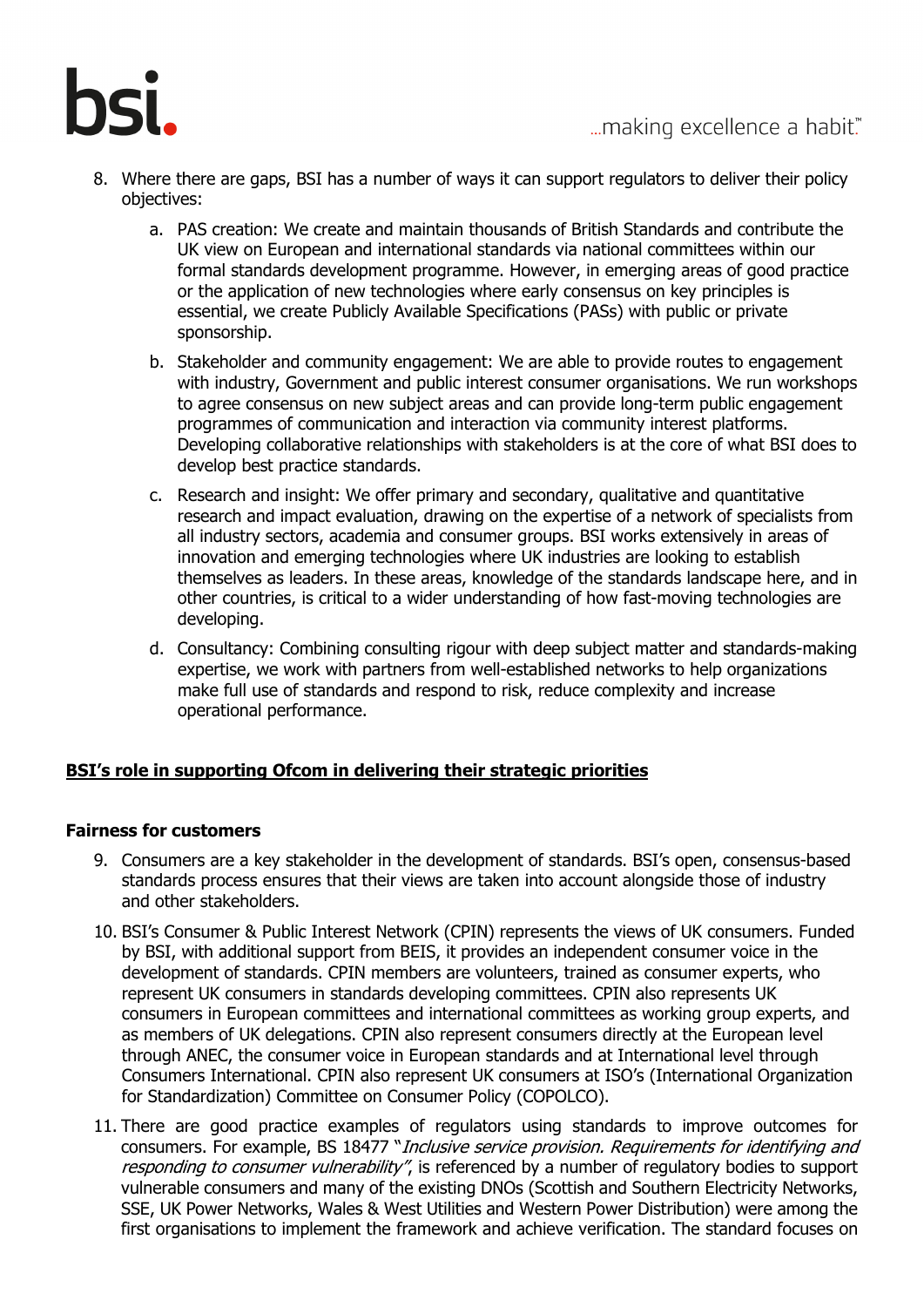

the provision of inclusive essential services, including energy, water, telecoms and broadband to enable equal access to all consumers. This standard combined with accredited conformity assessment can give a high degree of confidence of compliance to all parties.

- 12. An ISO international standard is currently being developed by ISO/PC 311 'Vulnerable consumers' working group 1 on *Inclusive service - Identifying and responding to consumers in vulnerable* situations, based on the British Standard, BS 18477. The standard lays out good practice guidance to identify consumers in vulnerable situations, including those with physical and mental disabilities, mental health, geographical or temporary challenges such as bereavement or redundancy. It is recognised that the definition of a 'vulnerable consumer' will benefit from common international understanding, as many services are being offered cross-borders either directly or through a distributor. For more information on the role that standards play in improving outcomes for vulnerable consumers, please see the CPIN protecting vulnerable consumers leaflet $^1$  $^1$ .
- 13. In addition to this, ISO 10002:2018 Quality management  $-$  Customer satisfaction  $-$  Guidelines for complaints handling in organizations, gives guidelines for the process of complaints handling related to products and services within an organization. The standard helps organisations to enhance customer satisfaction by creating a customer-focused environment that is open to feedback (including complaints), resolving any complaints received, and enhancing the organization's ability to improve customer service.

#### **Ensuring online communications work for people and businesses**

- 14. BSI has been working closely with DCMS on their Online Harms activity. There is scope for BSI to work in parallel to government's legislation to create underpinning market-let standards. The Online Harms White Paper notes the need for a mechanism to hold companies to account when they fail to tackle breaches. The absence of clear standards for what companies should do to tackle harms on their services makes it difficult for users to understand or uphold their rights.
- 15. There is an opportunity for the UK now to be a world leader in the development of international standards around Online Harms. There is clear appetite for industry to have access to good practice guidelines that incorporates the voice of consumers. One example of BSI's work with DCMS on this is through the updating of PAS 1296:2018 on Age Verification. The PAS provides steps for platforms to give an anonymous age verified token to websites as an identity attribute. This gives age assurance, without providing full identity information.
- 16. In addition to this BSI has provided evidence to the cross-government advisory group on Verification of Children Online (VoCO). VoCO is specifically a child online safety project that responds to the challenges of age-assuring children online and is seeking to build a greater evidence base and understanding of its implications and feasibility. Standards are a key stream in this activity. Standards help support industry to understand the steps they need to take to keep children safe online. Standards are also a tool to drive behavior change towards good practice.

#### **Enabling strong, secure networks**

ł

17. BSI wishes to highlight the opportunity for Ofcom to use existing industry good practice to support the objectives of ensuring the safety and security of the UK's communications networks. Relevant standards already exist that enshrine good business practice in security and resilience.

<span id="page-2-0"></span> $1$  https://www.bsigroup.com/globalassets/documents/s19052 bsi\_cpin-vulnerability-brochure\_web.pdf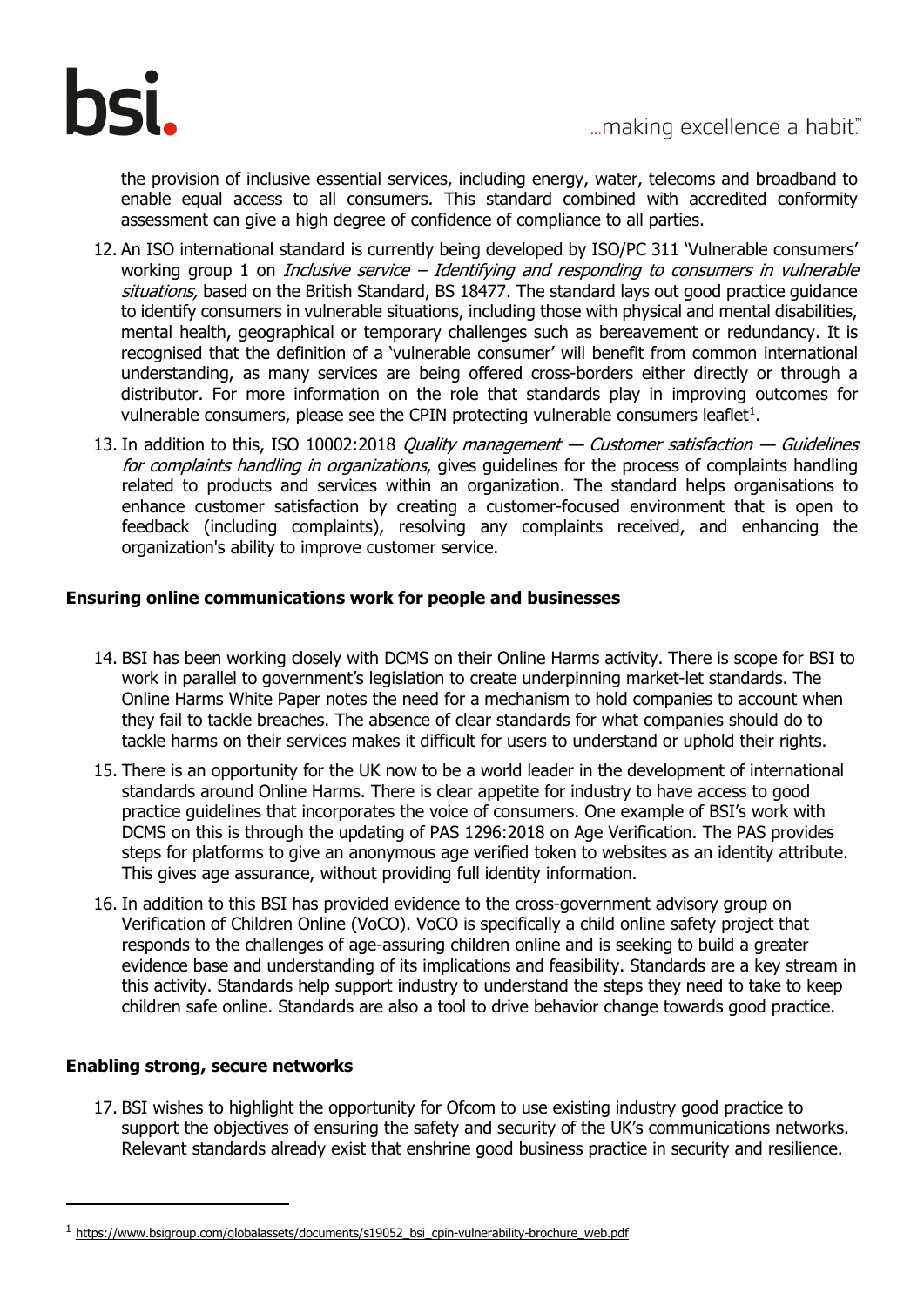

They have been developed internationally through robust and independent multi-stakeholder processes.

- 18. For example, International Standard ISO/IEC 27001, Information security management systems -Requirements, is the standard accepted worldwide to help organisations understand and properly manage cyber risks. ISO/IEC 27002, *Code of practice for information security controls*, is widely used alongside ISO/IEC 27001. It represents more than twenty years' experience within the UK and worldwide in protecting information against areas such as cyber-attack. It provides essential information and recommendations for the business community. Around these standards are over 180 standards supporting various elements of cyber security.
- 19. BSI would welcome the opportunity to discuss how best to ensure existing industry best practice is utilised and, if necessary, identify new areas for cyber security standards development.

# **BSI's role in support of Ofcom's [areas of focus](https://www.ofcom.org.uk/consultations-and-statements/category-2/plan-of-work-2020-21#accordion__target-188072)**

#### **Continuing to innovate in regulation and data to help consumers and businesses**

- 20. Standards play key roles as effective, market-led delivery mechanisms for Government policies. Standards are increasingly used across a wide range of Government policy areas to support 'outcome based' regulation including technical product safety, good governance, climate change, energy, fair markets and public confidence.
- 21. While regulation may be required to correct a market failure or to address an urgent consumer protection issue, standards offer a market led opportunity that may provide better and more flexible solutions. BSI's standards offer the opportunity to achieve government's policy objectives and provide the flexibility not afforded by the regulatory process. For more information on this see Standards and Accreditation: Tools for delivering better regulation<sup>[2](#page-3-0)</sup>
- 22. BSI has been working closely with the Better Regulation Executive to help develop a strategic approach to how government uses standards in support of legislation. The government's recently published white paper on Regulation for the Fourth Industrial Revolution<sup>3</sup>, notes standards as a valuable tool for policymakers to use alongside the future regulatory framework. As government shifts towards a more outcome-focused, flexible regulatory system that encourages innovation, standards can help provide clarity for business on how to achieve regulatory reguirements.

# **Support through Brexit and continued international relationships**

- 23. Over proliferation of standards can be confusing for stakeholders and business, especially when they are operating cross-borders. There is a role for the UK to provide leadership in setting international standards of good practice that encourage the adoption of safe behaviour online. Taking a lead in developing standards presents the below opportunities;
- 24. Utilising the existing consensus-based standards development mechanism will give government the opportunity to develop a widely accepted solution. BSI has the infrastructure and framework to enable this to take place. While the end result may not in the short term be an ISO standard,

ł

<span id="page-3-0"></span><sup>2</sup> <https://www.bsigroup.com/globalassets/documents/about-bsi/nsb/bsi-ministers-handbook-standards-and-accreditation-uk-en.pdf>

<sup>3</sup> <https://www.gov.uk/government/publications/regulation-for-the-fourth-industrial-revolution>